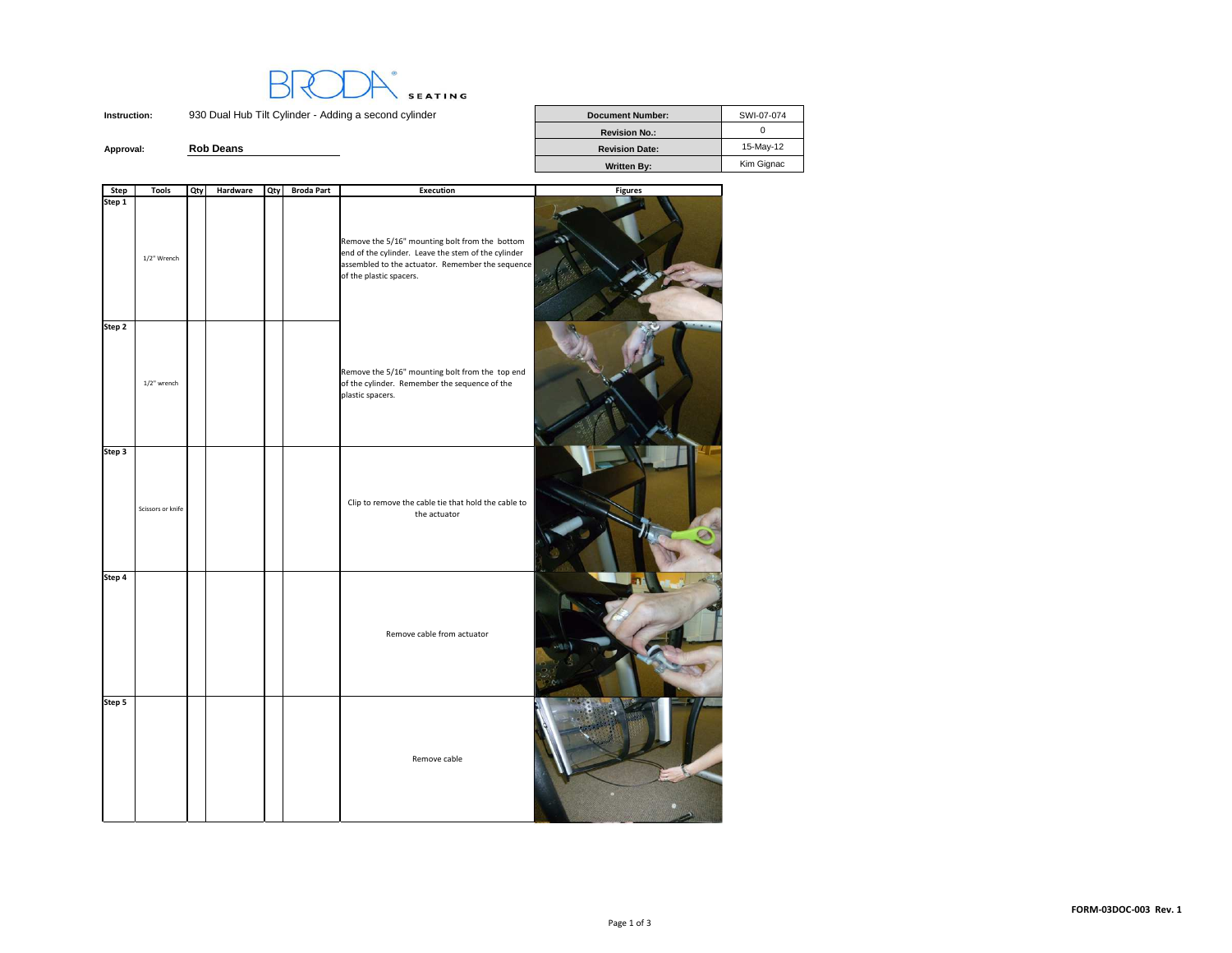**SEATING** 

**Instruction:**930 Dual Hub Tilt Cylinder - Adding a second cylinder

**Rob Deans**

**Approval:**

| lub Tilt Cylinder - Adding a second cylinder | <b>Document Number:</b> | SWI-07-074 |
|----------------------------------------------|-------------------------|------------|
|                                              |                         |            |
|                                              | <b>Revision No.:</b>    |            |
| s                                            | <b>Revision Date:</b>   | 15-May-12  |
|                                              | Written By:             | Kim Gignac |
|                                              |                         |            |

| Step 6  |                            |                                                                                                     |                      |                                                                                                    |  |
|---------|----------------------------|-----------------------------------------------------------------------------------------------------|----------------------|----------------------------------------------------------------------------------------------------|--|
|         | square head<br>screwdriver |                                                                                                     |                      | Remove Tilt cable handle                                                                           |  |
| Step 7  |                            |                                                                                                     | 2xPAB 15<br>2xcabact | New part to be attached                                                                            |  |
| Step 8  |                            |                                                                                                     |                      | Place cylinders through hub, actuator pins need to<br>face the seat of the chair.                  |  |
| Step 9  |                            | 5/16"x3" bolt<br>2x0.620OD plastic<br>spacer 2x0.630OD<br>Plastic spacer<br>Nylon nut 5/16"         |                      | Attach top end of cylinders to the chair, paying<br>attention to spacer and cylinder configuration |  |
| Step 10 |                            | $5/16"x3"$ bolt $2x$<br>0.625OD Plastic<br>Spacer<br>2x0.630OD Plastic<br>spacer nylon nut<br>5/16" |                      | Attach bottom end of cylinder (with actuators)<br>paying careful attention to spacer configuration |  |